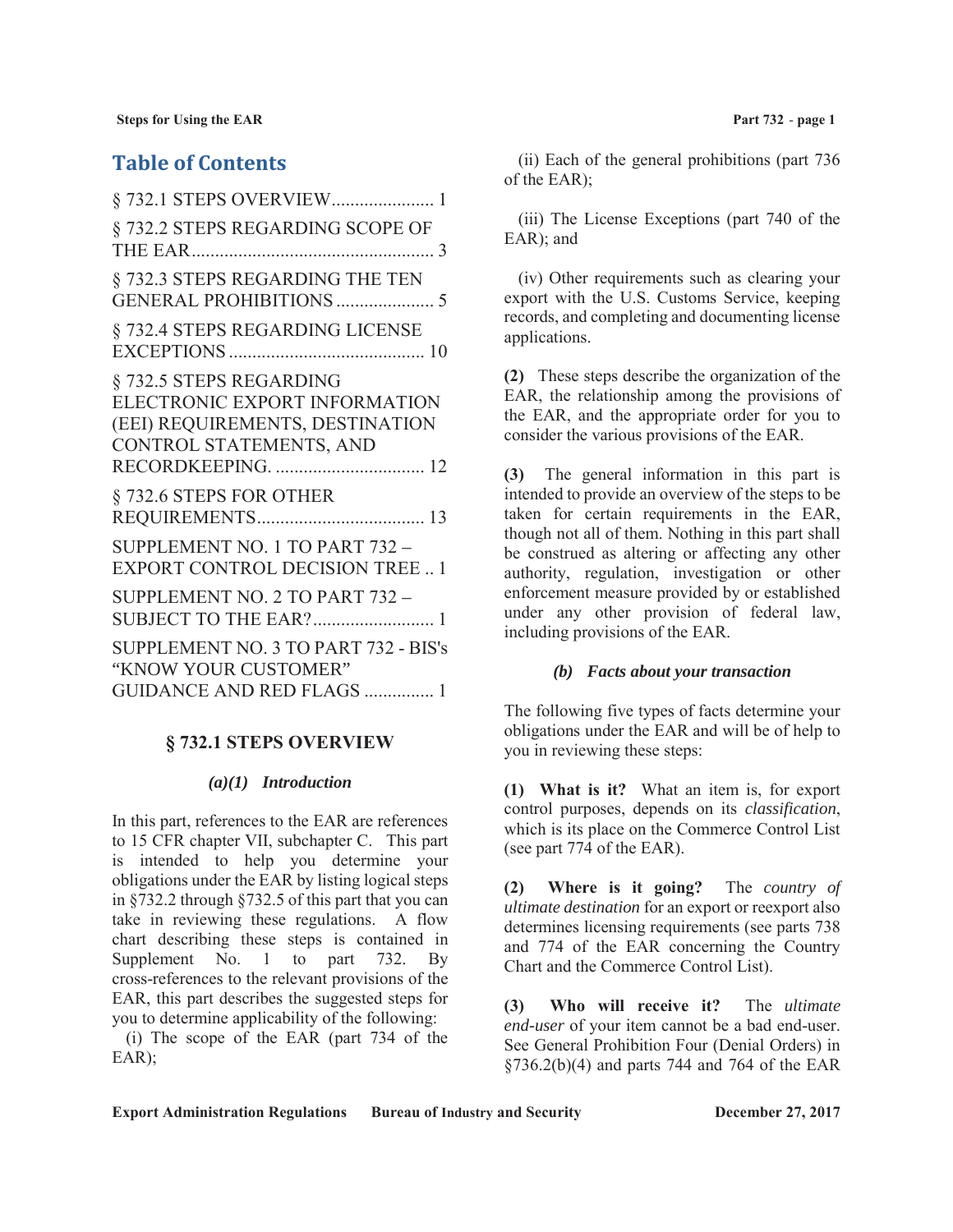for a reference to the list of persons you may not deal with.

**(4) What will they do with it?** The *ultimate end-use* of your item cannot be a bad end-use. See General Prohibition Five (End-Use End-User) in  $\S 736.2(b)(5)$  and part 744 of the EAR for general end-use and end-user restrictions.

**(5) What else do they do?** *Conduct* such as contracting, financing, and freight forwarding in support of a proliferation project (as described in §744.6 of the EAR) may prevent you from dealing with someone.

## *(c) Are your items and activities subject to the EAR?*

You should first determine whether your commodity, software, or technology is subject to the EAR (see part 734 of the EAR concerning scope), and Steps 1 through 6 help you do that. For exports from the United States, only Steps 1 and 2 are relevant. If you already know that your item or activity is subject to the EAR, you should go on to consider the ten general prohibitions in part 736 of the EAR. If your item or activity is not subject to the EAR, you have no obligations under the EAR and may skip the remaining steps.

#### *(d) Does your item or activity require a license under one or more of the ten general prohibitions?*

(1) Brief summary of the ten general prohibitions. The general prohibitions are found in part 736 of the EAR and referred to in these steps. They consist, very briefly, of the following:

(i) General Prohibition One (Exports and Reexports): Export and reexport of controlled items to listed countries.

(ii) General Prohibition Two (Parts and Components Reexports): Reexport and export from abroad of foreign-made items incorporating more than a de minimis amount of controlled U.S. content.

(iii) General Prohibition Three (Foreign-produced Direct Product Reexports): Reexport and export from abroad of the foreign-produced direct product of U.S. technology and software.

(iv) General Prohibition Four (Denial Orders): Engaging in actions prohibited by a denial order.

(v) General Prohibition Five (End-Uses End-Users): Export or reexport to prohibited end uses or end users.

(vi) General Prohibition Six (Embargo): Export or reexport to embargoed destinations.

(vii) General Prohibition Seven (U.S. Person Proliferation Activity): Support of proliferation activities.

(viii) General Prohibition Eight (In-Transit): In-transit shipments and items to be unladen from vessels and aircraft.

(ix) General Prohibition Nine (Orders, Terms and Conditions): Violation of any orders, terms, or conditions.

(x) General Prohibition Ten (Knowledge Violation to Occur): Proceeding with transactions with knowledge that a violation has occurred or is about to occur.

**(2)** *Controls on items on the Commerce Control List (CCL)*. If your item or activity is subject to the EAR, you should determine whether any one or more of the ten general prohibitions require a license for your export, reexport, or activity. Steps 7 through 11 refer to classification of your item on the Commerce Control List (CCL) (part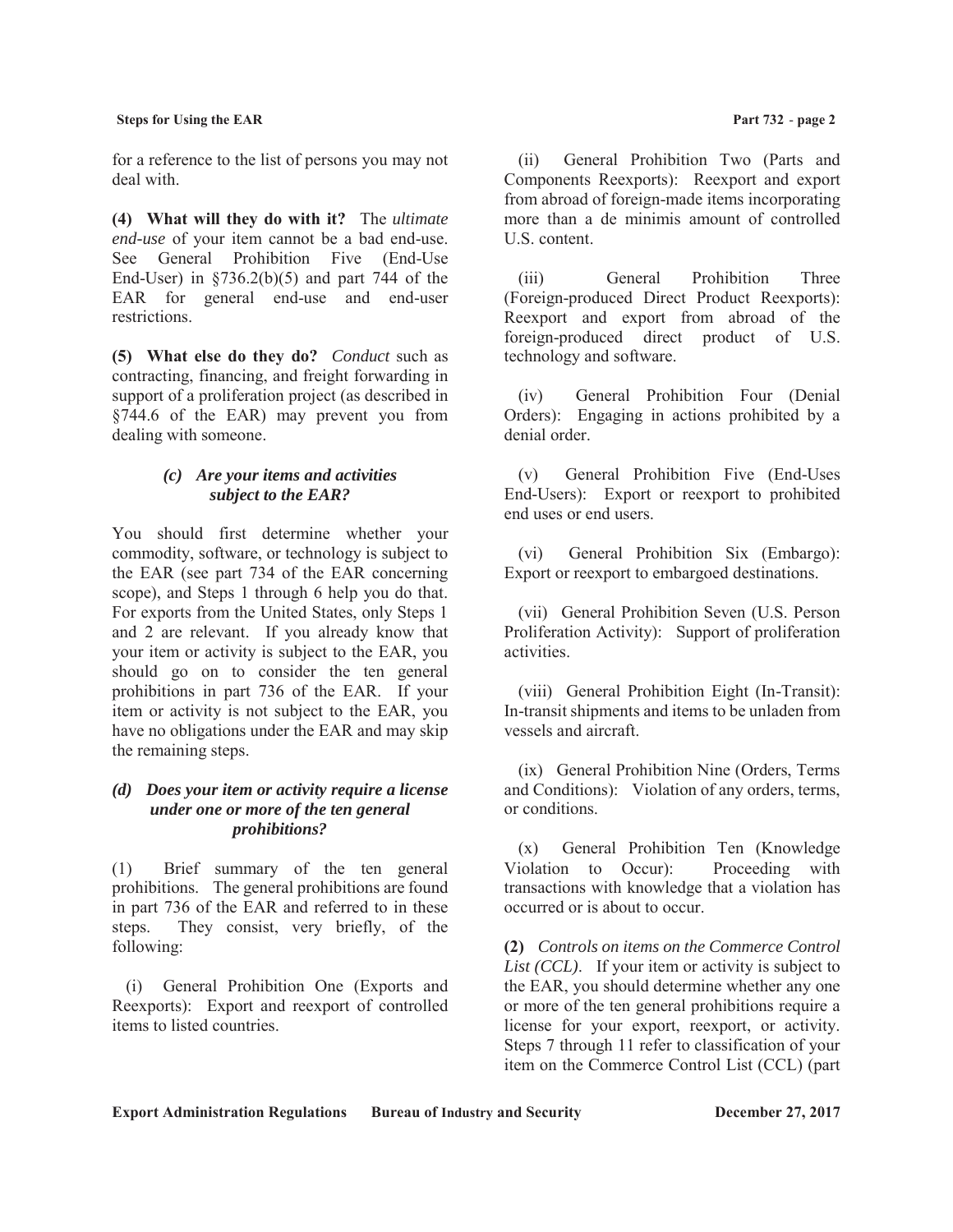774 of the EAR) and how to use the Country Chart (Supplement No. 1 to part 738 of the EAR) to determine whether a license is required based upon the classification of your item. These steps refer to General Prohibitions One (Exports and Reexports), Two (Parts and Components Reexports), and Three (Foreign-Produced Direct Product Reexports) for all countries except: Cuba, Iran, North Korea, and Syria. For these countries, you may skip Steps 7 through 11 and go directly to Step 12.

**(3)** *Controls on activities*. Steps 12 through 18 refer to General Prohibitions Four through Ten. Those general prohibitions apply to all items subject to the EAR, not merely those items listed on the CCL in part 774 of the EAR. For example, they refer to the general prohibitions for persons denied export privileges, prohibited end-uses and end-users, countries subject to a comprehensive embargo (e.g., Cuba, Iran, North Korea and Syria), prohibited activities of U.S. persons in support of proliferation of weapons of mass destruction, prohibited unlading of shipments, compliance with orders, terms and conditions, and activities when a violation has occurred or is about to occur.

**(4)** *General prohibitions*. If none of the ten general prohibitions applies, you should skip the steps concerning License Exceptions and for exports from the United States, review Steps 27 through 29 concerning Shipper's Export Declarations to be filed with the U.S. Customs Service, Destination Control Statements for export control documents, and recordkeeping requirements.

## *(e) Is a License Exception available to overcome the license requirement?*

If you decide by reviewing the CCL in combination with the Country Chart that a license is required for your destination, you should determine whether a License Exception will except you from that requirement. Steps 20 through 24 help you determine whether a License Exception is available. Note that generally License Exceptions are not available to overcome General Prohibitions Four through Ten. However, selected License Exceptions for embargoed destinations are specified in part 746 of the EAR and License Exceptions for short supply controls are specified in part 754 of the EAR. If a License Exception is available and the export is from the United States, you should review Steps 26 through 28 concerning Shipper's Export Declarations to be filed with the U.S. Customs Service, Destination Control Statements for export control documents and recordkeeping requirements. If a License Exception is not available, go on to Steps 25 through 29.

# *(f) How do you apply for a license?*

If you must file a license application, you should review the requirements of part 748 of the EAR as suggested by Step 26. Then you should review Steps 27 through 29 concerning Shipper's Export Declarations to be filed with the U.S. Customs Service, Destination Control Statements for export control documents, and record keeping requirements.

# **§ 732.2 STEPS REGARDING SCOPE OF THE EAR**

Steps 1 through 6 are designed to aid you in determining the scope of the EAR. A flow chart describing these Steps is contained in Supplement No. 2 to part 732.

## *(a) Step 1: Items subject to the exclusive jurisdiction of another Federal agency*

This step is relevant for both exports and reexports. Determine whether your item is subject to the exclusive jurisdiction of another Federal Agency as provided in §734.3 of the EAR.

**(1)** If your item is subject to the exclusive jurisdiction of another federal agency, comply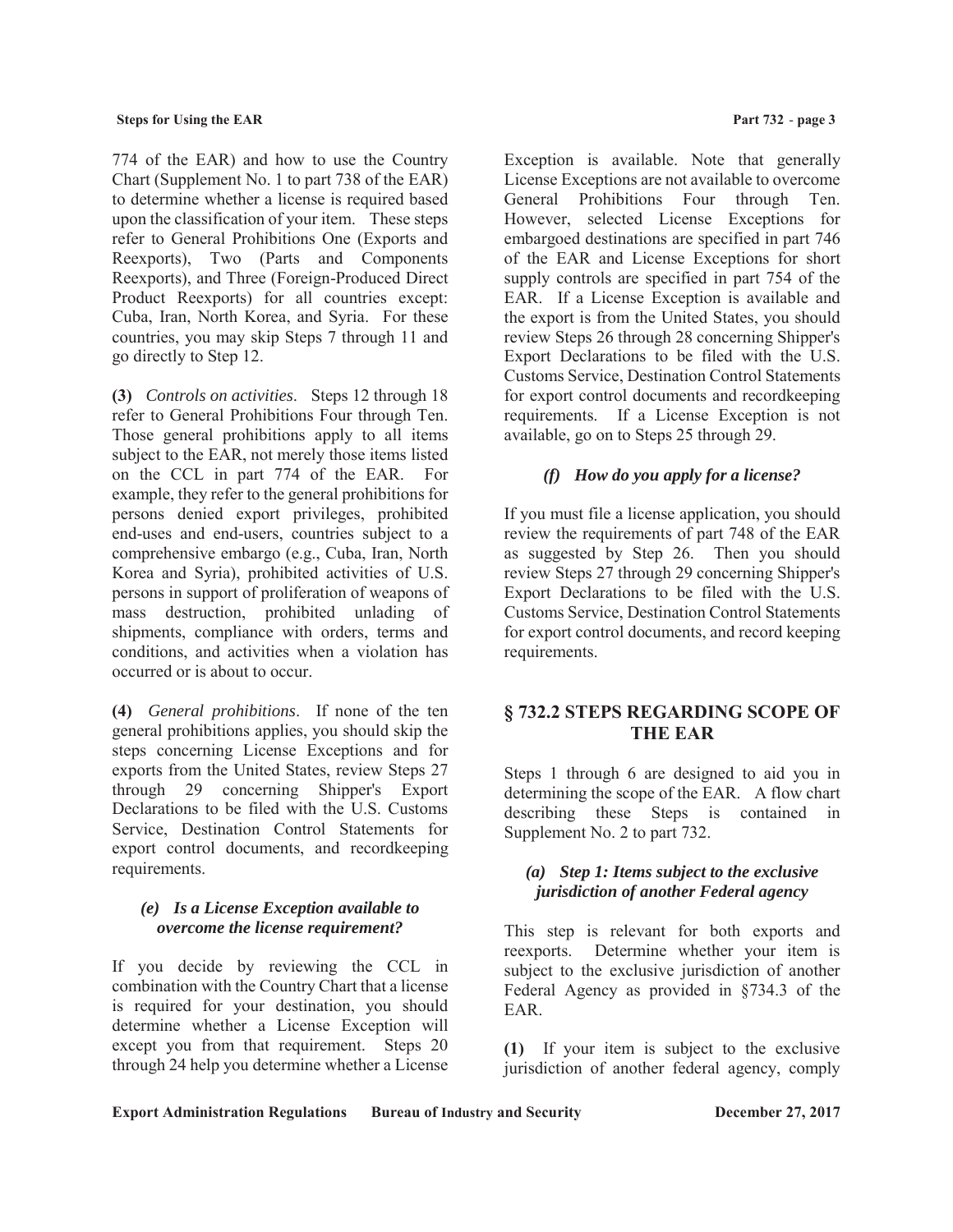with the regulations of that agency. You need not comply with the EAR and may skip the remaining steps.

**(2)** If your item is not subject to the exclusive jurisdiction of another federal agency, then proceed to Step 2 in paragraph (b) of this section.

# *(b) Step 2: Publicly available technology and software*

This step is relevant for both exports and reexports. Determine if your technology or software is publicly available as defined and explained at part 734 of the EAR. Supplement No. 1 to part 734 of the EAR contains several practical examples describing publicly available technology and software that are outside the scope of the EAR. The examples are illustrative, not comprehensive. Note that encryption software classified under ECCN 5D002 on the Commerce Control List (refer to Supplement No.1 to Part 774 of the EAR) is subject to the EAR even if publicly available, except for publicly available encryption object code software classified under ECCN 5D002 when the corresponding source code meets the criteria specified in § 740.13(e) of the EAR.

**(1)** If your technology or software is publicly available, and therefore outside the scope of the EAR, you may proceed with the export or reexport if you are not a U.S. person subject to General Prohibition Seven. If you are a U.S. person, go to Step 15 at §732.3(j) of this part. If you are a U.S. person and General Prohibition Seven concerning proliferation activity of U.S. persons does not apply, then you may proceed with the export or reexport of your publicly available technology or software. Note that all U.S. persons are subject to the provisions of General Prohibition Seven.

**(2)** If your technology or software is not publicly available and you are exporting from the United States, skip to the Step 7 in §732.3(b) of this part concerning the general prohibitions.

**(3)** If you are exporting items from a foreign country, you should then proceed Step 3 in paragraph (c) of this section and the other steps concerning the scope of the EAR.

# *(c) Step 3: Reexport of U.S.-origin items*

This step is appropriate only for reexporters. For an item in a foreign country, you should determine whether the item is of U.S.-origin. If it is of U.S.-origin, skip to Step 7 in §732.3(b) of this part. If it is not of U.S.-origin, then proceed to Step 4 in paragraph (d) of this section.

# *(d) Step 4: Foreign-made items incorporating controlled U.S.-origin items*

This step is appropriate only for items that are made outside the United States and not currently located in the United States. Special requirements and restrictions apply to foreign-made items that incorporate U.S.-origin encryption items (see  $\S 734.4(a)(2)$ , (b), and (g) of the EAR).

**(1) Determining whether your foreign made item is subject to the EAR.** Using the guidance provided in Supplement No. 2 to part 734 of the EAR, determine whether controlled U.S.-origin items are incorporated into the foreign-made item and are above the *de minimis* level set forth in §734.4 of the EAR

**(2)** If no U.S.-origin controlled items are incorporated or if the percentage of incorporated U.S.-origin controlled items are equal to or below the *de minimis* level described in § 734.4 of the EAR, then the foreign-made item is not subject to the EAR by reason of the *de minimis* rules, and you should go on to consider Step 6 regarding the foreign-produced direct product rule.

**(3)** If the foreign-made item incorporates more than the *de minimis* level of U.S.-origin items, then that item is subject to the EAR and you should skip to Step 7 at § 732.3 of this part and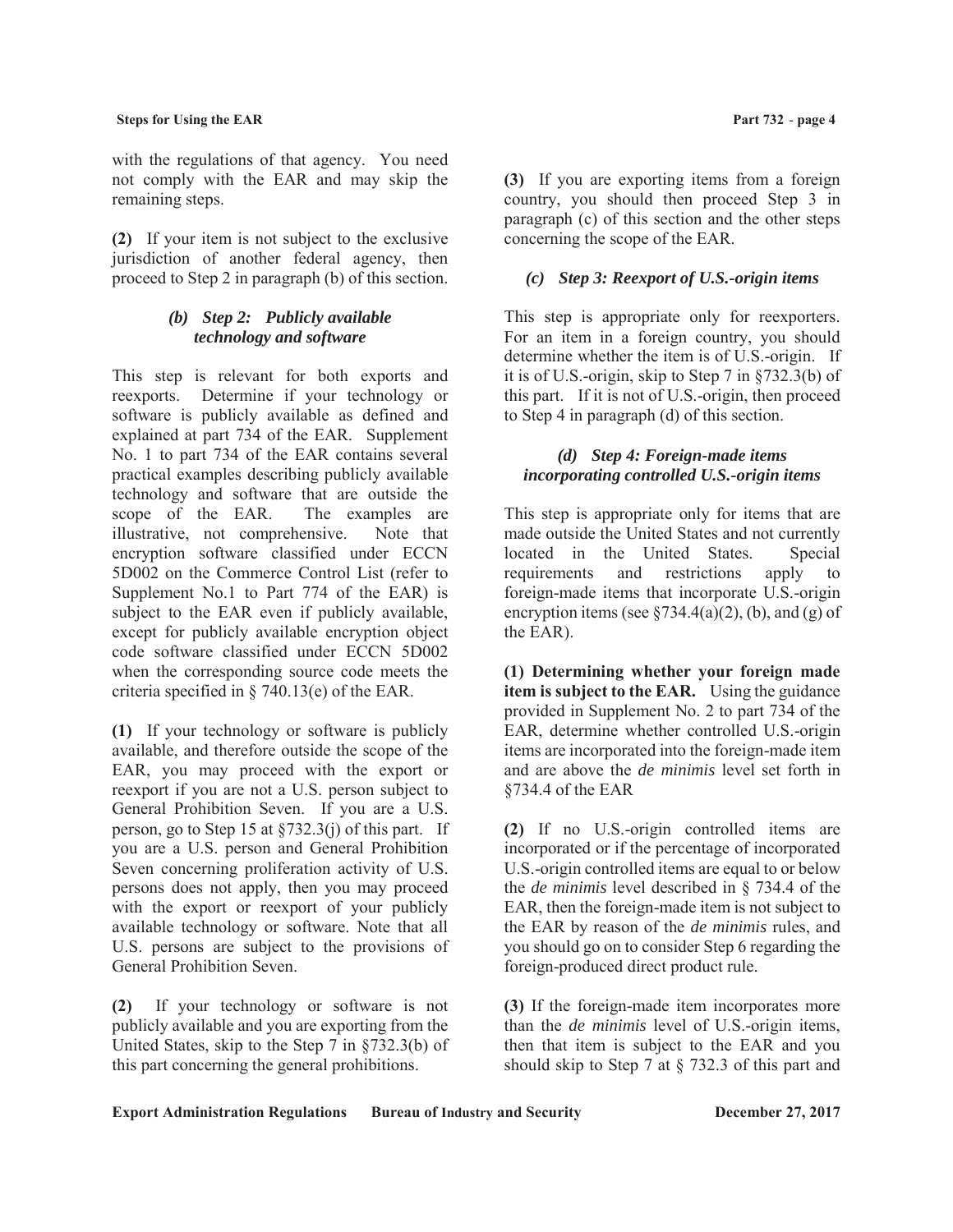consider the steps regarding all other general prohibitions, license exceptions, and other requirements to determine applicability of these provisions to the foreign-made item.

# *(e)* [RESERVED]

# *(f) Step 6: Direct product rule.*

Foreign items that are the direct product of U.S. technology, software, or plant or major component of a plant made from U.S. technology or software may be subject to the EAR if they meet the conditions of General Prohibition Three in  $\S$  736.2(b)(3) of the EAR. Direct products that are subject to the EAR may require a license to be exported from abroad or reexported to certain countries.

**(1)** Subject to the EAR. If your foreign item is captured by the direct product rule (General Prohibition Three), then the item is subject to the EAR and its export from abroad or reexport may require a license. You should next consider the steps regarding all other general prohibitions, license exceptions, and other requirements. If the item is not captured by General Prohibition Three, then you have completed the steps necessary to determine whether the item is subject to the EAR, and you may skip the remaining steps. As described in part 734 of the EAR, items outside the U.S. are subject to the EAR when they are:

**(i)** U.S.-origin commodities, software, or technology, unless controlled for export exclusively by another U.S. Federal agency or unless publicly available;

**(ii)** Foreign-origin commodities, software, or technology that are within the scope of General Prohibition Two (*De minimis* rules), or General Prohibition Three (Direct Product rule). However, such foreign-origin items are also outside the scope of the EAR if they are controlled for export exclusively by another U.S. Federal Agency or, if technology or software, are publicly available as described in paragraph (b) of this section.

**(2)** [Reserved]

# **§ 732.3 STEPS REGARDING THE TEN GENERAL PROHIBITIONS**

## *(a) Introduction*

If your item or activity is subject to the scope of the EAR, you should then consider each of the ten general prohibitions listed in part 736 of the EAR. General Prohibitions One (Exports and Reexports), Two (Parts and Components Reexports), and Three (Foreign-Produced Direct Product Reexports)  $(\frac{6}{3736.2(b)(1)}, (2),$  and (3) of the EAR) are product controls that are shaped and limited by parameters specified on the CCL and Country Chart. General Prohibitions Four through Ten are prohibitions on certain activities that are not allowed without authorization from BIS, and these prohibitions apply to all items subject to the EAR unless otherwise specified (§736.2(b)(4) through (10) of the EAR).

## *(b) Step 7: Classification*

**(1)** You should classify your items "subject to the EAR" in the relevant entry on the CCL, and you may do so on your own without BIS assistance. The CCL includes a Supplement No. 4 to part 774 – Commerce Control List Order of Review. This supplement establishes the steps (i.e., the order of review) that should be followed in classifying items that are "subject to the EAR." The exporter, reexporter, or transferor is responsible for correctly classifying the items in a transaction, which may involve submitting a classification request to BIS. Failure to classify or have classified the item correctly does not relieve the person of the obligation to obtain a license when one is required by the EAR.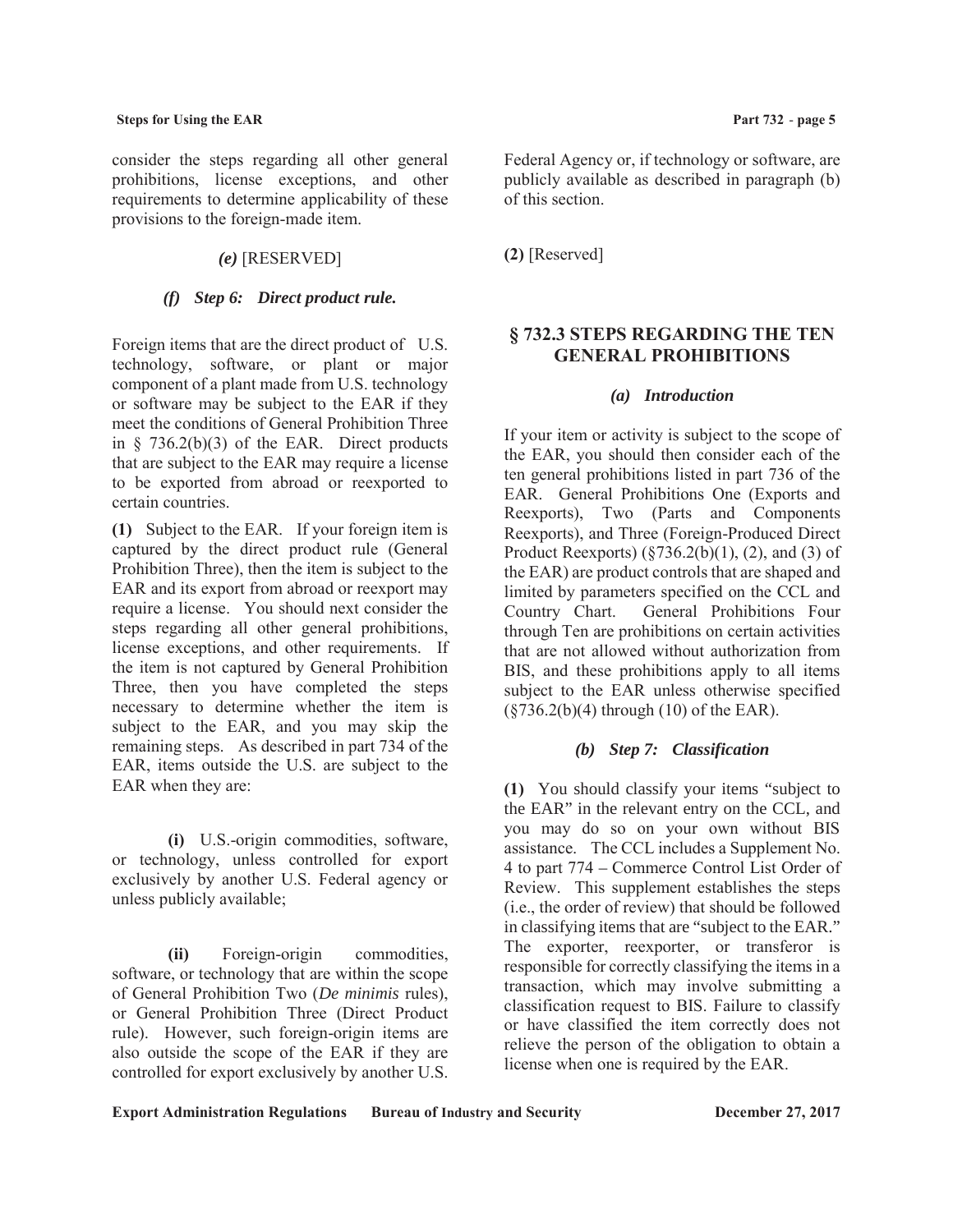**(2)** You have a right to request the applicable classification of your item from BIS, and BIS has a duty to provide that classification to you. For further information on how to obtain classification assistance from BIS, see part 748 of the EAR.

**(3)** For items subject to the EAR but not listed on the CCL, the proper classification is EAR99. This number is a "basket" for items not specified under any CCL entry and appears at the end of each Category on the CCL.

**(4)** Items subject to temporary CCL controls are classified under the ECCN 0Y521 series (i.e., 0A521, 0B521, 0C521, 0D521 and 0E521) pursuant to  $\S$  742.6(a)(7) of the EAR while a determination is being made as to whether classification under a revised or new ECCN or EAR99 designation is appropriate .

# *(c) Step 8: Country of ultimate destination*

You should determine the country of ultimate destination. The country of destination determines the applicability of several general prohibitions, License Exceptions, and other requirements. Note that part 754 of the EAR concerning short supply controls is self-contained and is the only location in the EAR that contains both the prohibitions and exceptions applicable to short supply controls.

## *(d) Step 9: Reason for control and the Country Chart*

**(1)** Reason for control and column identifier within the Export Control Classification Number (ECCN). Once you have determined that your item is controlled by a specific ECCN, you must use information contained in the "License Requirements" section of that ECCN in combination with the Country Chart to decide whether a license is required under General Prohibitions One, Two, or Three to a particular destination. The CCL and the Country Chart are

taken together to define these license requirements. The applicable ECCN will indicate the reason or reasons for control for items within that ECCN. For example, ECCN 6A007 is controlled for national security, missile technology, and anti-terrorism reasons.

**(2)** *Reason for control within the Country Chart*. With each of the applicable Country Chart column identifiers noted in the correct ECCN, turn to the Country Chart. Locate the correct Country Chart column identifier on the horizontal axis, and determine whether an "X" is marked in the cell next to the destination in question. Consult §738.4 of the EAR for comprehensive instructions on using the Country Chart and a detailed example.

(i) An "X" in the cell or cells for the relevant country and reason(s) for control column indicates that a license is required for General Prohibitions One (Exports and Reexports in the Form Received), Two (Parts and Components Reexports), and Three (Foreign-Produced Direct Product Reexports). (See §736.2(b)(1), (b)(2), and  $(b)(3)$  of the EAR).

(ii) If one or more cells have an "X" in the relevant column, a license is required unless you qualify for a License Exception described in part 740 of the EAR. If a cell does not contain an "X" for your destination in one or more relevant columns, a license is not required under the CCL and the Country Chart.

(iii) Additional controls may apply to your export. You must go on to steps 12 through 18 described in paragraphs (g) to (m) of this section to determine whether additional limits described in General Prohibition Two (Parts and Components Reexports) and General Prohibition Three (Foreign-Produced Direct Product Reexports ) apply to your proposed transaction. If you are exporting an item from the United States, you should skip Step 10 and Step 11. Proceed directly to Step 12 in paragraph (g) of this section.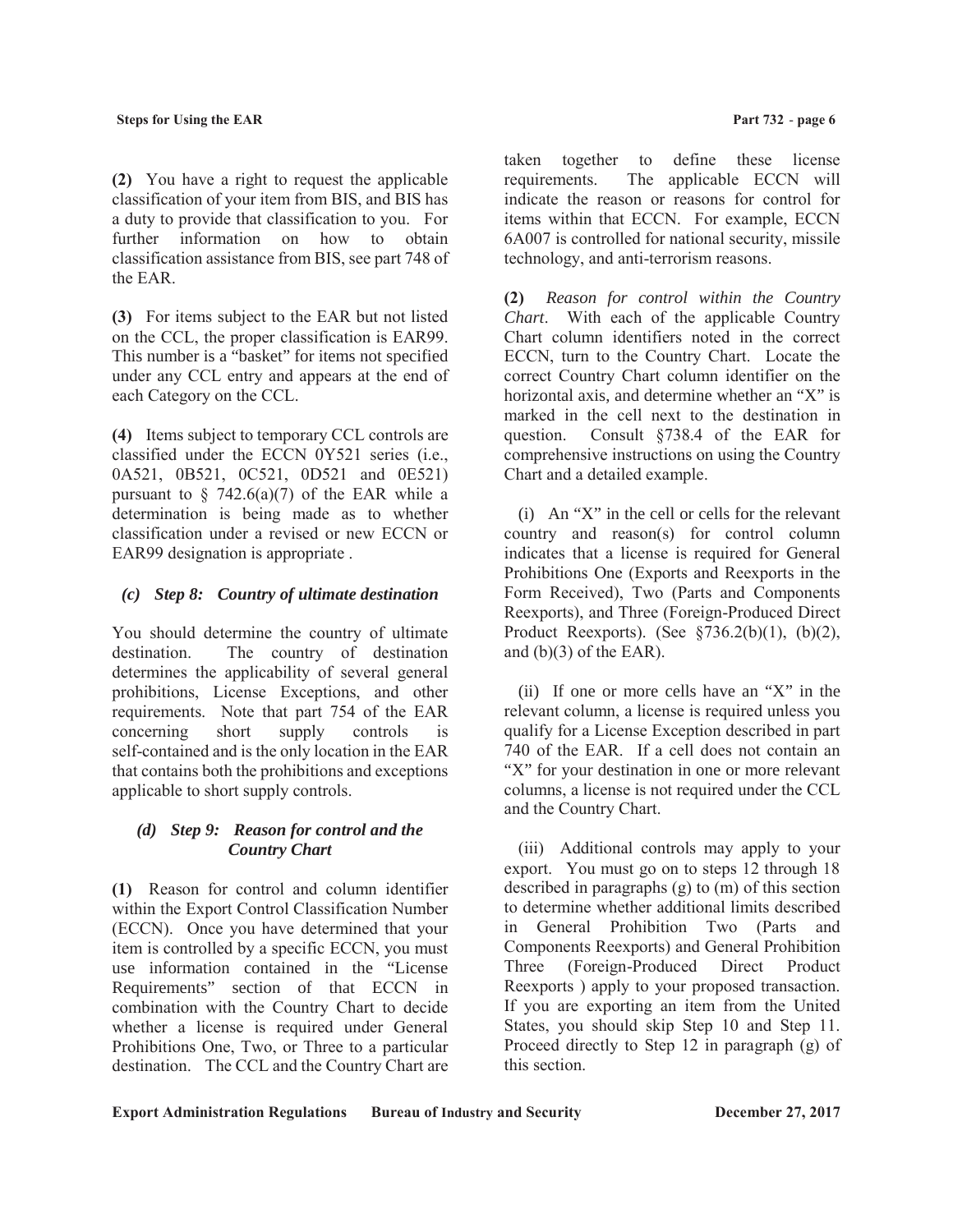**(3)** *License requirements not on the Country Chart*. There are two instances where the Country Chart cannot be used to determine if a license is required. Items controlled for short supply reasons are not governed by the Country Chart. Part 754 of the EAR contains license requirements and License Exceptions for items subject to short supply controls. A limited number of ECCNs contained on the CCL do not identify a Country Chart column identifier. In these instances, the ECCN states whether a license is required and for which destinations. See §738.3(a) of the EAR for a list of the ECCNs for which you do not need to consult the Country Chart to determine licensing requirements.

**(4)** *Destinations subject to embargo and other special controls provisions*. The Country Chart does not apply to Cuba, Iran, North Korea, and Syria. For those countries you should review the provisions at part 746 of the EAR and may skip this step concerning the Country Chart. For Iraq and Russia, the Country Chart provides for certain license requirements, and part 746 of the EAR provides additional requirements.

**(5)** *Items subject to the EAR but not on the CCL*. Items subject to the EAR that are not on the CCL are properly classified EAR99. For such items, you may skip this step and proceed directly with Step 12 in paragraph (g) of this section.

## *(e) Step 10: Foreign-made items incorporating U.S.-origin items and the de minimis rules*

**(1)** *De minimis* **rules.** If your foreign-made item abroad is a foreign-made commodity that incorporates controlled U.S.-origin commodities, a foreign-made commodity that is 'bundled' with controlled U.S.-origin software, foreign-made software that is commingled with controlled U.S.-origin software, or foreign-made technology that is commingled with controlled U.S.-origin technology, then it is subject to the EAR if the

U.S.-origin controlled content exceeds the *de minimis* levels described in Sec. 734.4 of the EAR.

**(2) Guidance for calculations.** For guidance on how to calculate the U.S.-controlled content, refer to Supplement No. 2 to part 734 of the EAR. Note, U.S.-origin technology controlled by ECCN 9E003.a.1 through a.11, and .h, and related controls, and encryption software controlled for "EI" reasons under ECCN 5D002 (not eligible for *de minimis* treatment pursuant to § 734.4(b) of the EAR) or encryption technology controlled for "EI" reasons under ECCN 5E002 (not eligible for *de minimis* treatment pursuant to  $§$  734.4(a)(2) of the EAR) do not lose their U.S.-origin when redrawn, used, consulted, or otherwise commingled abroad in any respect with other software or technology of any other origin. Therefore, any subsequent or similar software or technology prepared or engineered abroad for the design, construction, operation, or maintenance of any plant or equipment, or part thereof, which is based on or uses any such U.S.-origin software or technology is subject to the EAR.

## *(f) Step 11: Direct product rule - General Prohibition Three. -*

Items located outside the U.S. that are also produced outside the U.S. from U.S. technology or software or a plant or major component of a plant made from U.S. technology or software may be subject to the EAR if they meet the conditions of General Prohibition Three in § 736.2(b)(3) of the EAR. Direct products that are subject to the EAR may require a license to be exported from abroad or reexported to specified countries. If your foreign item is captured by the direct product rule (General Prohibition Three), then your export from abroad or reexport is subject to the EAR. You should next consider the steps regarding all other general prohibitions, license exceptions, and other requirements. If your item is not captured by General Prohibition Three, then your export from abroad or reexport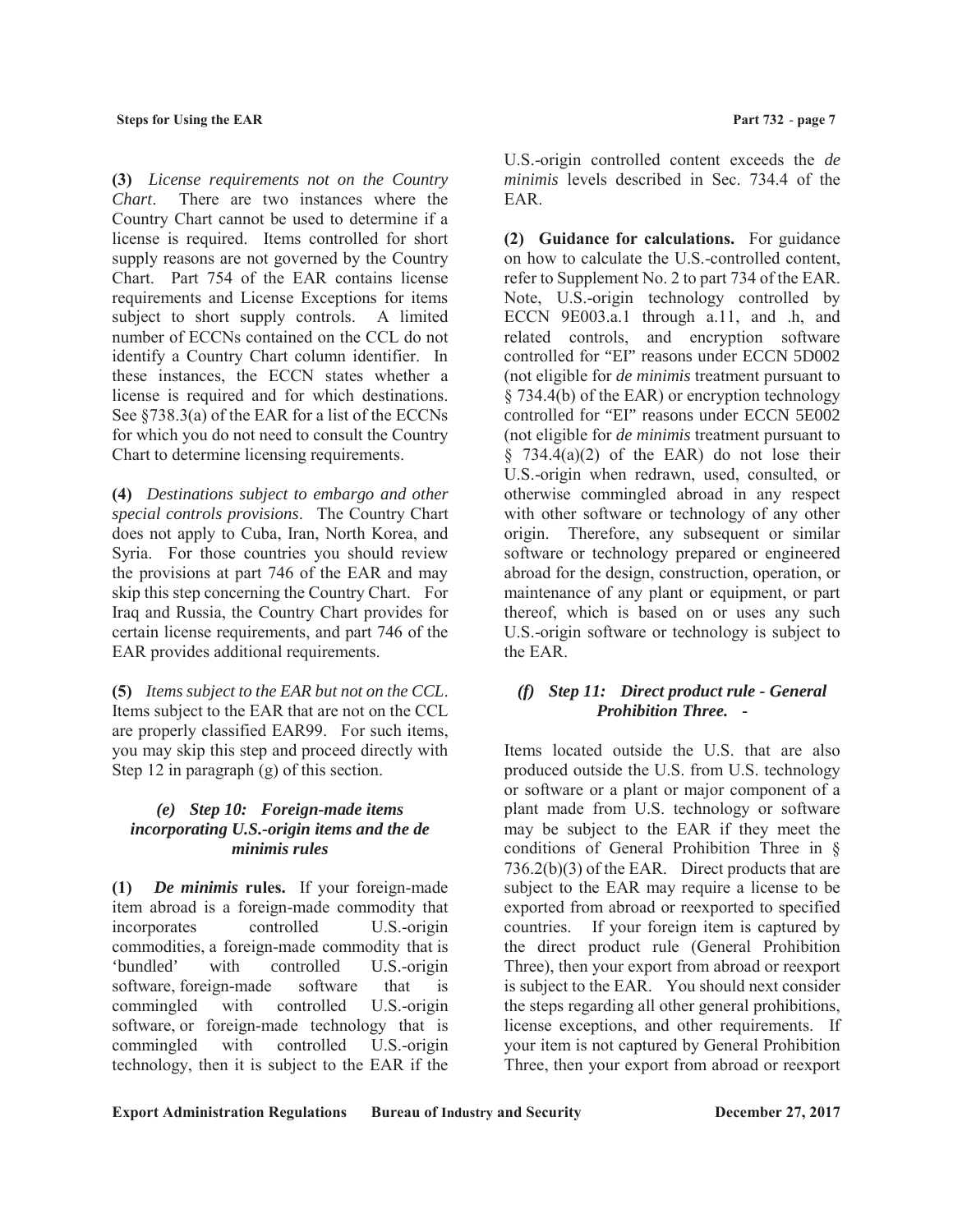is not subject to the EAR. You have completed the steps necessary to determine whether your transaction is subject to the EAR, and you may skip the remaining steps.

# *(g) Step 12: Persons denied export privileges*

**(1)** Determine whether your transferee, ultimate end-user, any intermediate consignee, or any other party to a transaction is a person denied export privileges. (See part 764 of the EAR). It is a violation of the EAR to engage in any activity that violates the terms or conditions of a denial order. General Prohibition Four (Denial Orders) applies to all items subject to the EAR, *i.e.* both items on the CCL and within EAR99.

**(2)** There are no License Exceptions to General Prohibition Four (Denial Orders). The prohibition concerning persons denied export privileges may be overcome only by a specific authorization from BIS, something that is rarely granted.

## *(h) Step 13: Prohibited end-uses and end-users*

**(1)** Review the end-uses and end-users prohibited under General Prohibition Five (End-Use End-User)  $(\frac{5736.2(b)}{5})$  of the EAR) described in part 744 of the EAR. Part 744 of the EAR contains all the end-use and end-user license requirements, and those are in addition to the license requirements under General Prohibitions One (Exports and Reexports), Two (Parts and Components Reexports), and Three (Foreign-produced Direct Product Reexports). Unless otherwise indicated, the license requirements of General Prohibition Five (End-Use End-User) described in part 744 of the EAR apply to all items subject to the EAR, i.e. both items on the CCL and within EAR99. Moreover, the requirements of General Prohibition Five (End-Use and End-User) are in addition to various end-use and end-user limitations placed on certain License Exceptions.

**(2)** Under License Exception TSU (§740.13 of the EAR), operation technology and software, sales technology, and software updates overcome General Prohibition Five (End-Use and End-User)  $(\frac{8736.2(b)}{5})$  of the EAR) if all terms and conditions of these provisions are met by the exporter or reexporter.

# *(i) Step 14: Embargoed countries and special destinations*

If your destination for any item is Cuba, Iran, Iraq, North Korea, or Syria, you must consider the requirements of parts 742 and 746 of the EAR. Unless otherwise indicated, General Prohibition Six (Embargo) applies to all items subject to the EAR, i.e. both items on the CCL and within EAR99. See §746.1(b) for destinations subject to limited sanctions under United Nations Security Council arms embargoes. See § 746.5 for Russian Industry Sector Sanctions. You may not make an export or reexport contrary to the provisions of part 746 of the EAR without a license unless:

**(1)** You are exporting or reexporting only publicly available technology or software or other items outside the scope of the EAR, or

**(2)** You qualify for a License Exception referenced in part 746 of the EAR concerning embargoed destinations. You may not use a License Exception described in part 740 of the EAR to overcome General Prohibition Six  $(Embargo)$   $(\frac{8736.2(b)}{6})$  of the EAR) unless it is specifically authorized in part 746 of the EAR. Note that part 754 of the EAR concerning short supply controls is self-contained and is the only location in the EAR for both the prohibitions and exceptions applicable to short supply controls.

# *(j) Step 15: Proliferation activity of U.S. persons unrelated to exports and reexports*

**(1)** Review the scope of activity prohibited by General Prohibition Seven (U.S. Person Proliferation Activity) (§736.2(b)(7) of the EAR)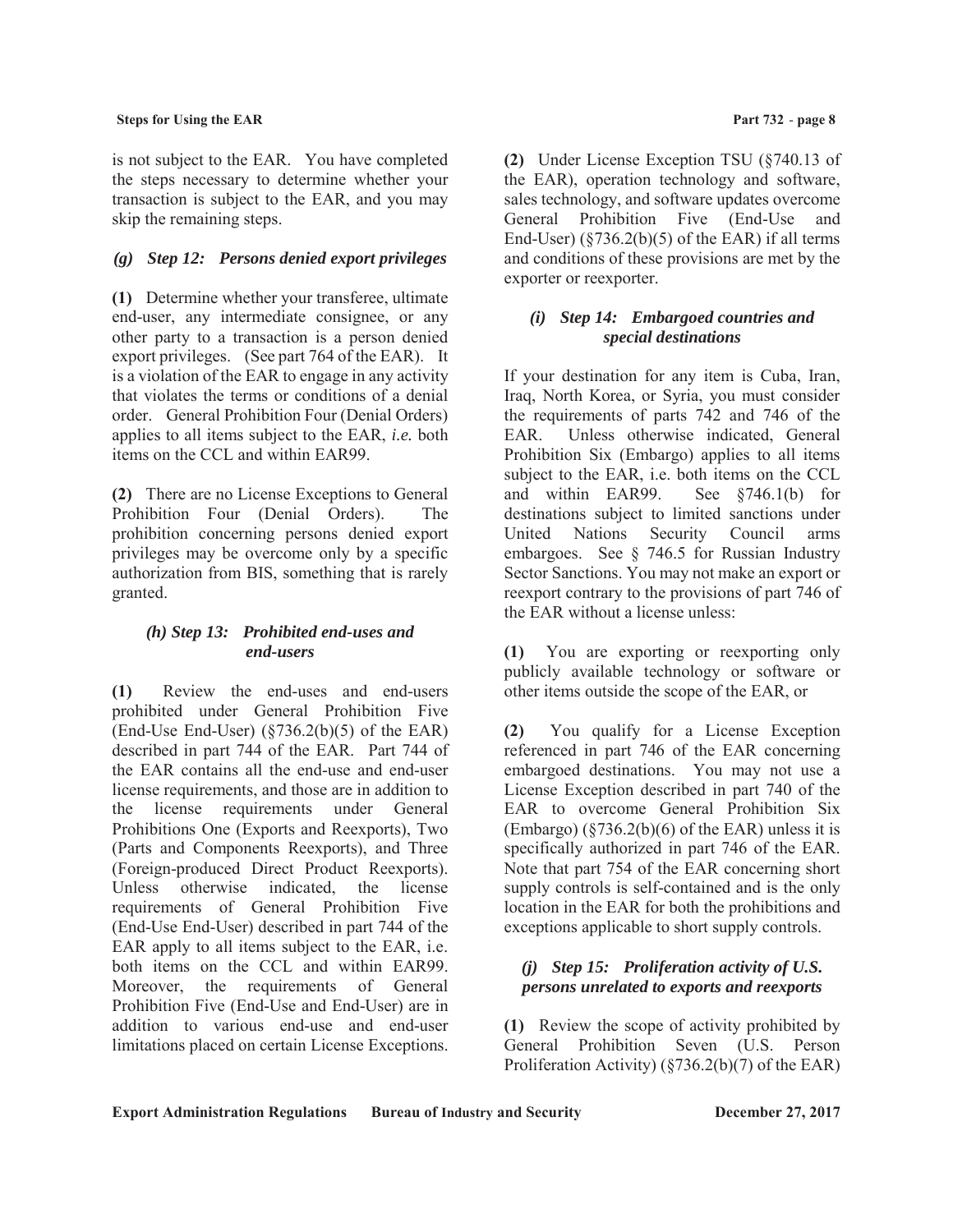as that activity is described in §744.6 of the EAR. Keep in mind that such activity is not limited to exports and reexports and is not limited to items subject to General Prohibition One (Exports and Reexports), Two (Parts and Components Reexports), and Three (Foreign-Produced Direct Product Reexports). Moreover, such activity extends to services and dealing in wholly foreign-origin items in support of the specified proliferation activity and is not limited to items listed on the CCL or included in EAR99.

**(2)** Review the definition of U.S. Person in part 744 of the EAR.

# *(k) Step 16: In-transit*

Shippers and operators of vessels or aircraft should review General Prohibition Eight (In-Transit) to determine the countries in which you may not unladen or ship certain items in-transit. General Prohibition Eight applies to all items subject to the EAR, i.e. both items on the CCL and within EAR99.

## *(l) Step 17: Review orders, terms, and conditions*

Review the orders, terms, and conditions applicable to your transaction. General Prohibition Nine (Orders, Terms, and Conditions) prohibits the violation of any orders, terms, and conditions imposed under the EAR. Terms and conditions are frequently contained in licenses. In addition, the ten general prohibitions (part 736 of the EAR) and the License Exceptions (part 740 of the EAR) impose terms and conditions or limitations on your proposed transactions and use of License Exceptions. A given license or License Exception may not be used unless each relevant term or condition is met.

## *(m) Step 18: Review the "Know Your Customer" Guidance and General Prohibition Ten (Knowledge Violation to Occur)*

License requirements under the EAR are determined solely by the classification, end-use, end-user, ultimate destination, and conduct of U.S. persons. Supplement No. 1 to part 732 of the EAR is intended to provide helpful guidance regarding the process for the evaluation of information about customers, end-uses, and end-users. General Prohibition Ten (Knowledge Violation to Occur) prohibits anyone from proceeding with a transaction with knowledge that a violation of the EAR has occurred or is about to occur. It also prohibits related shipping, financing, and other services. General Prohibition Ten applies to all items subject to the EAR, i.e. both items on the CCL and within EAR99.

# *(n) Step 19: Complete the review of the general prohibitions*

After completion of Steps described in this section and review of all ten general prohibitions in part 736 of the EAR, including cross-referenced regulations in the EAR, you will know which, if any, of the ten general prohibitions of the EAR apply to you and your contemplated transaction or activity.

**(1)** If none of the ten general prohibitions is applicable to your export from the United States, no license from BIS is required, you do not need to qualify for a License Exception under part 740 of the EAR. You should skip the Steps in §732.4 of this part regarding License Exceptions and proceed directly to the Steps in §732.5 of this part regarding recordkeeping, clearing the Bureau of Customs and Border Protection with the appropriate Shipper's Export Declaration or Automated Export System Record, and using the required Destination Control Statement.

**(2)** If none of the ten general prohibitions is applicable to your reexport or export from abroad, no license is required and you should skip all remaining Steps.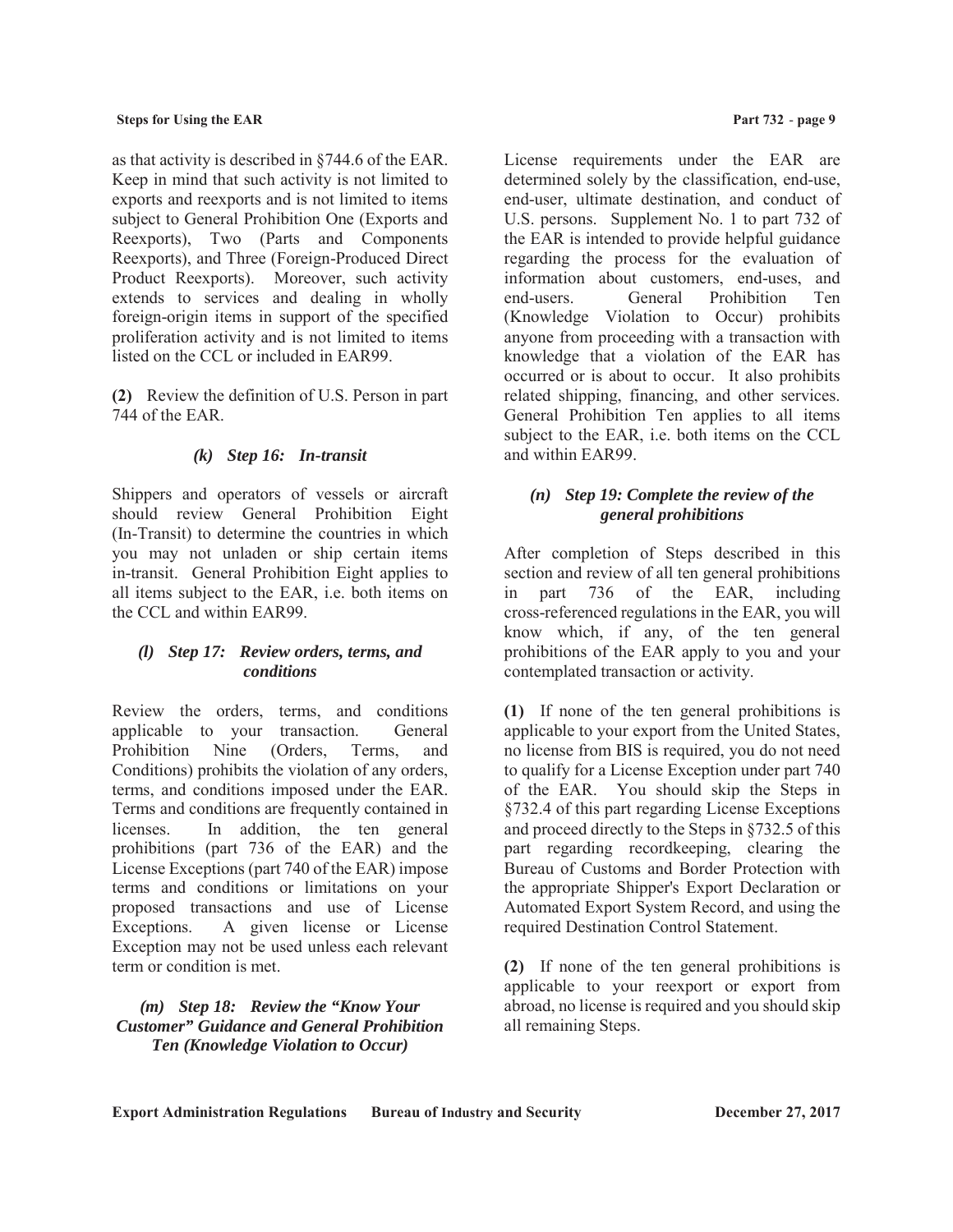**(3)** If one or more of the ten general prohibitions are applicable, continue with the remaining steps.

# **§ 732.4 STEPS REGARDING LICENSE EXCEPTIONS**

## *(a) Introduction to Steps for License Exceptions*

If your export or reexport is subject to the EAR and is subject to General Prohibitions One (Exports and Reexports), Two (Parts and Components Reexports), or Three (Foreign-Produced Direct Product Reexports), consider the steps listed in paragraph (b) of this section. If your export or reexport is subject to General Prohibitions Four (Denial Orders), Seven (U.S. Person Proliferation Activity), Eight (In-Transit), Nine (Orders, Terms, and Conditions), or Ten (Knowledge Violation to Occur), there are no License Exceptions available for your export or reexport. If your export is subject to General Prohibition Five (End-Use End-User), consult part 744 of the EAR. If your export or reexport is subject to General Prohibition Six (Embargo), consult part 746 of the EAR for applicable License Exceptions.

#### *(b) Steps for License Exceptions*

**(1) Step 20: Applicability of General Prohibitions.** Determine whether any one or more of the general prohibitions described in §736.2(b) of the EAR apply to your export or reexport. If no general prohibition applies to your export or reexport, then you may proceed with your export or reexport and need not review part 740 of the EAR regarding License Exceptions. You are reminded of your recordkeeping obligations related to the clearance of the U.S. Customs Service provided in parts 762 and 758 of the EAR.

**(2) Step 21: Applicability of restrictions on all License Exceptions.** Determine whether any one or more of the restrictions in §740.2 of the EAR applies to your export or reexport. If any one or more of these restrictions apply, there are no License Exceptions available to you, and you must either obtain a license or refrain from the export or reexport.

## **(3) Step 22: Terms and conditions of the License Exceptions.**

(i) If none of the restrictions in §740.2 of the EAR applies, then review each of the License Exceptions to determine whether any one of them authorizes your export or reexport. Eligibility for License Exceptions is based on the item, the country of ultimate destination, the end-use, and the end-user, along with any special conditions imposed within a specific License Exception.

(ii) You may meet the conditions for more than one License Exception. Moreover, although you may not qualify for some License Exceptions you may qualify for others. Review the broadest License Exceptions first, and use any License Exception available to you. You are not required to use the most restrictive applicable License Exception. If you fail to qualify for the License Exception that you first consider, you may consider any other License Exception until you have determined that no License Exception is available.

(iii) License Exceptions TMP, RPL, BAG, AVS, GOV, and TSU authorize exports notwithstanding the provisions of the CCL. List-based License Exceptions (LVS, GBS, CIV, TSR, and APP) are available only to the extent specified on the CCL. Some ECCNs contain License Exception STA exclusion paragraphs. Those paragraphs delineate items excluded from the License Exception STA provisions in  $§ 740.20(c)(2)$  of the EAR. Part 740 of the EAR provides authorization for reexports only to the extent each License Exception expressly authorizes reexports. License Exception APR authorizes reexports only.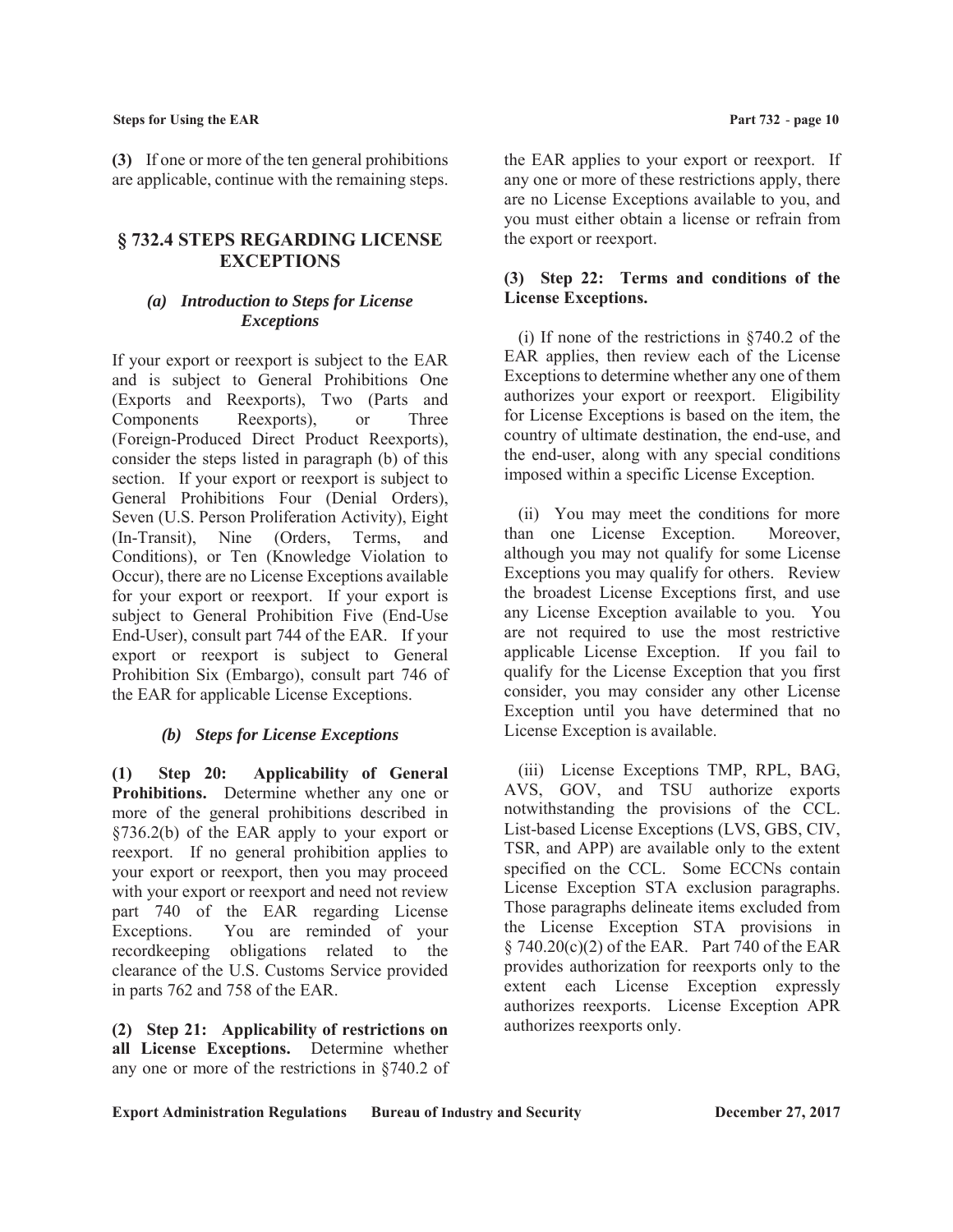(iv) If you are exporting under License Exceptions GBS, CIV, LVS, STA, APP, TSR, or GOV, you should review §743.1 of the EAR to determine the applicability of certain reporting requirements. If you are exporting under License Exceptions LVS, TMP, RPL, STA, or GOV and your item is classified in the "600 series," you should review § 743.4 of the EAR to determine the applicability of certain reporting requirements for conventional arms exports.

**(4) Step 23: Scope of License Exceptions.** Some License Exceptions are limited by country or by type of item.

(i) Countries are arranged in country groups for ease of reference. For a listing of country groups, please refer to Supplement No. 1 to part 740 of the EAR. Unless otherwise indicated in a License Exception, License Exceptions do not apply to any exports or reexports to embargoed destinations. If your export or reexport is subject to General Prohibition Six (Embargo) for embargoed destinations, License Exceptions are only available to the extent specifically provided in part 746 of the EAR concerning embargoed destinations.

(ii) Special commodity controls apply to short supply items. No License Exceptions described in part 740 of the EAR may be used for items listed on the CCL as controlled for Short Supply reasons. License Exceptions for short supply items are found in part 754 of the EAR.

**(5) Step 24: Compliance with all terms and conditions.** If a License Exception is available, you may proceed with your export or reexport. However, you must meet all the terms and conditions required by the License Exception that you determined authorized your export or reexport. You must also consult part 758 and 762 of the EAR to determine your recordkeeping and documentation requirements.

**(6) Step 25: License requirements**. If no License Exception is available, then you must

either obtain a license before proceeding with your export or reexport or you must refrain from the proposed export or reexport.

#### **(7) Step 26**: **License applications.**

(i) If you are going to file a license application with BIS, you should first review the requirements in part 748 of the EAR. Exporters, reexporters, and transferors should review the instructions concerning applications and required support documents prior to submitting an application for a license.

 (ii) If you are going to file a license application with BIS for the export, reexport, or in-country transfer for aircraft or military vessels controlled under ECCNs 0A606.a, 8A609.a, 8A620.a, 8A620.b, certain "spacecraft" controlled under ECCN subparagraphs 9A515.a.1, a.2, a.3, a.4 or 9A515.g, , ECCN 9A610.a, or technology under ECCNs  $9E515.b$ , .d, .e, or .f,  $8740.20(g)$ permits you to request in the application that subsequent exports of the type of aircraft, spacecraft, military vessels, or technology at issue be eligible for export under License Exception STA. The types of "items" controlled under ECCNs 0A606.a, 8A609.a, 8A620.a, 8A620.b, certain spacecraft controlled under ECCN subparagraphs 9A515.a.1, a.2, a.3, a.4 or 9A515.g, ECCN 9A610.a, and technology ECCNs 9E515.b, .d, .e, or .f, that have been determined to be eligible for License Exception STA pursuant to §740.20(g) are identified in the License Exceptions paragraphs of ECCNs 0A606, 8A609, 8A620, 9A610, 9A515, and 9E515. Supplement No. 2 to part 748, paragraph (w) (License Exception STA eligibility requests), contains the instructions for such applications.

 *Note 1 to paragraph (b)(7)(ii): If you intend to use License Exception STA, return to paragraphs (a) and then (b) of this section to review the Steps regarding the use of license exceptions.*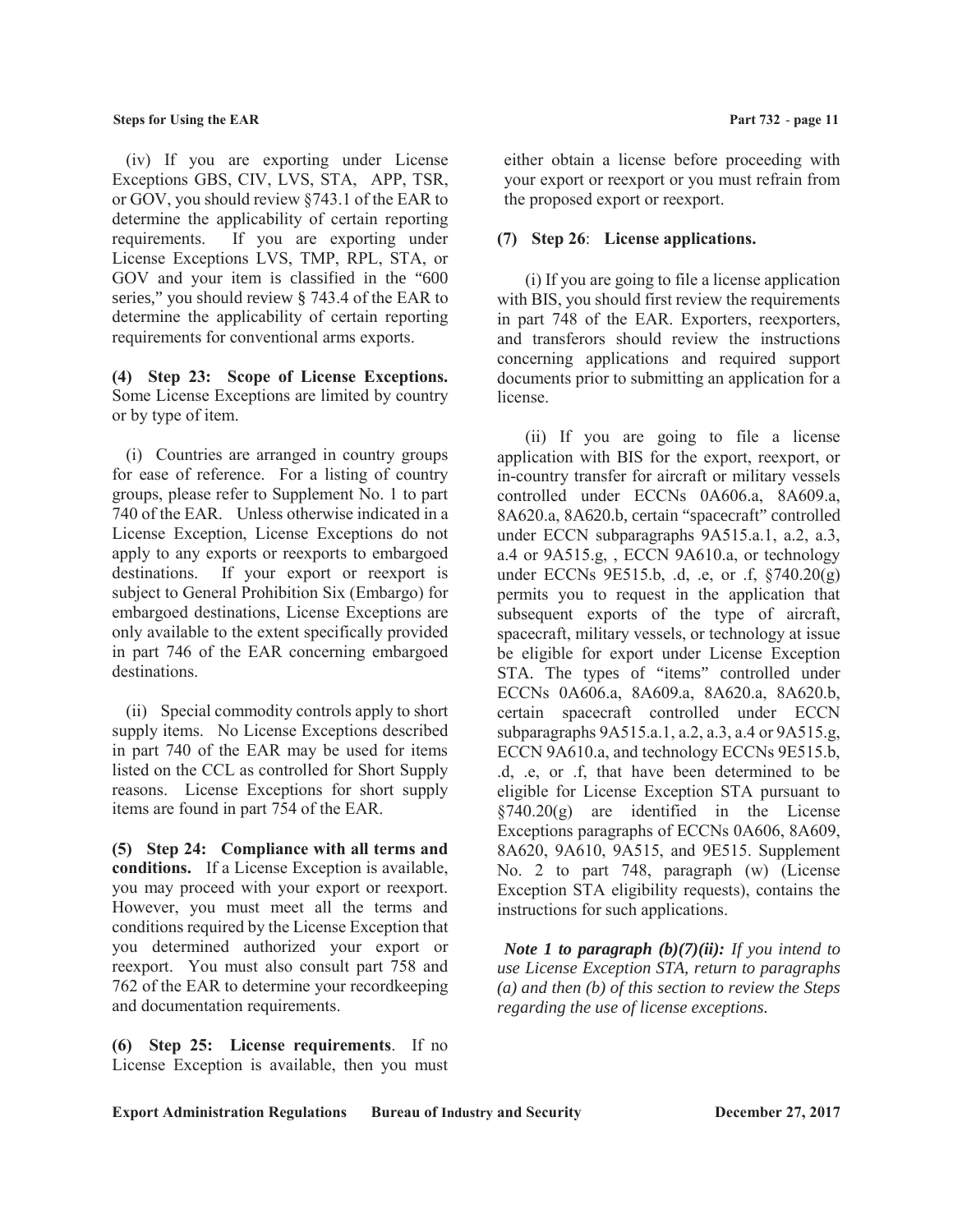# **§ 732.5 STEPS REGARDING ELECTRONIC EXPORT INFORMATION (EEI) REQUIREMENTS, DESTINATION CONTROL STATEMENTS, AND RECORDKEEPING.**

## *(a) Step 27: Electronic Export Information (EEI) filing requirements*

Exporters or agents authorized to file EEI to the Automated Export System (AES), should review § 758.1 of the EAR to determine when the EAR requires EEI to be filed and what EEI data elements the EAR requires to be included. More detailed information about EEI filing procedures and requirements may be found in the Bureau of Census Foreign Trade Regulations (FTR) at 15 CFR Part 30. Reexporters and firms exporting from abroad may skip Steps 27 through 29 and proceed directly to § 732.6 of the EAR.

**(1) License code/license exception code (license code).** You must report the correct license code that corresponds with your license authority (license or license exception) or designation (No License Required (NLR)) for your export on the EEI filing, as appropriate. See § 758.1(g) of the EAR and 15 CFR 30.6(a)(23) and Part III of Appendix B to 15 CFR Part 30 of the FTR. Generally, conflicts of data elements with license exception criteria, e.g., ECCN or destination, will result in a fatal error in the AES system. By reporting a license code for a license exception on an EEI filing you are certifying that your transaction meets the criteria of that license exception. By reporting a license code of NLR you are certifying that no license is required for your export.

**(2) License number.** If you are exporting under the authority of a license, you must report the license number on the EEI filing. See 15 CFR 30.6(b)(5) of the FTR.

**(3) Item description**. You must report an item description identical to the item description on the license when a license is required, or report an item description sufficient in detail to permit review by the U.S. Government and verification of the Schedule B Number or the Harmonized Tariff Schedule of the United States (HTS) for license exception exports or exports for which No License is Required (NLR). See  $\S 758.1(g)$  of the EAR; and 15 CFR 30.6(a)(13) of the FTR.

**(4) Entering the ECCN.** You must report the correct Export Control Classification Number (ECCN) or "EAR99" for items that are not classified under an ECCN on the EEI filing for all licensed and license exception exports, and "No License Required" (NLR) exports of items having a reason for control other than or in addition to anti-terrorism (AT). The only exception to this requirement would be the return of unwanted foreign origin items, meeting the provisions of License Exception TMP, under § 740.9(b)(3) of the EAR. See § 758.1(g) of the EAR and 15 CFR 30.6(b)(6) of the FTR.

## *(b) Step 28: Destination Control Statement*

The Destination Control Statement (DCS) must be entered on the invoice and on the bill of lading, air waybill, or other export control document that accompanies the shipment from its point of origin in the United States to the ultimate consignee or end-user abroad. The person responsible for preparation of those documents is responsible for entry of the DCS. The DCS is required for all exports from the United States of items on the Commerce Control List and is not required for items classified as EAR99, unless the export may be made under License Exception BAG or GFT (see part 740 of the EAR). DCS requirements do not apply to reexports. See § 758.6 of the EAR.

## *(c) Step 29: Recordkeeping*

Records of transactions subject to the EAR must be maintained for five years in accordance with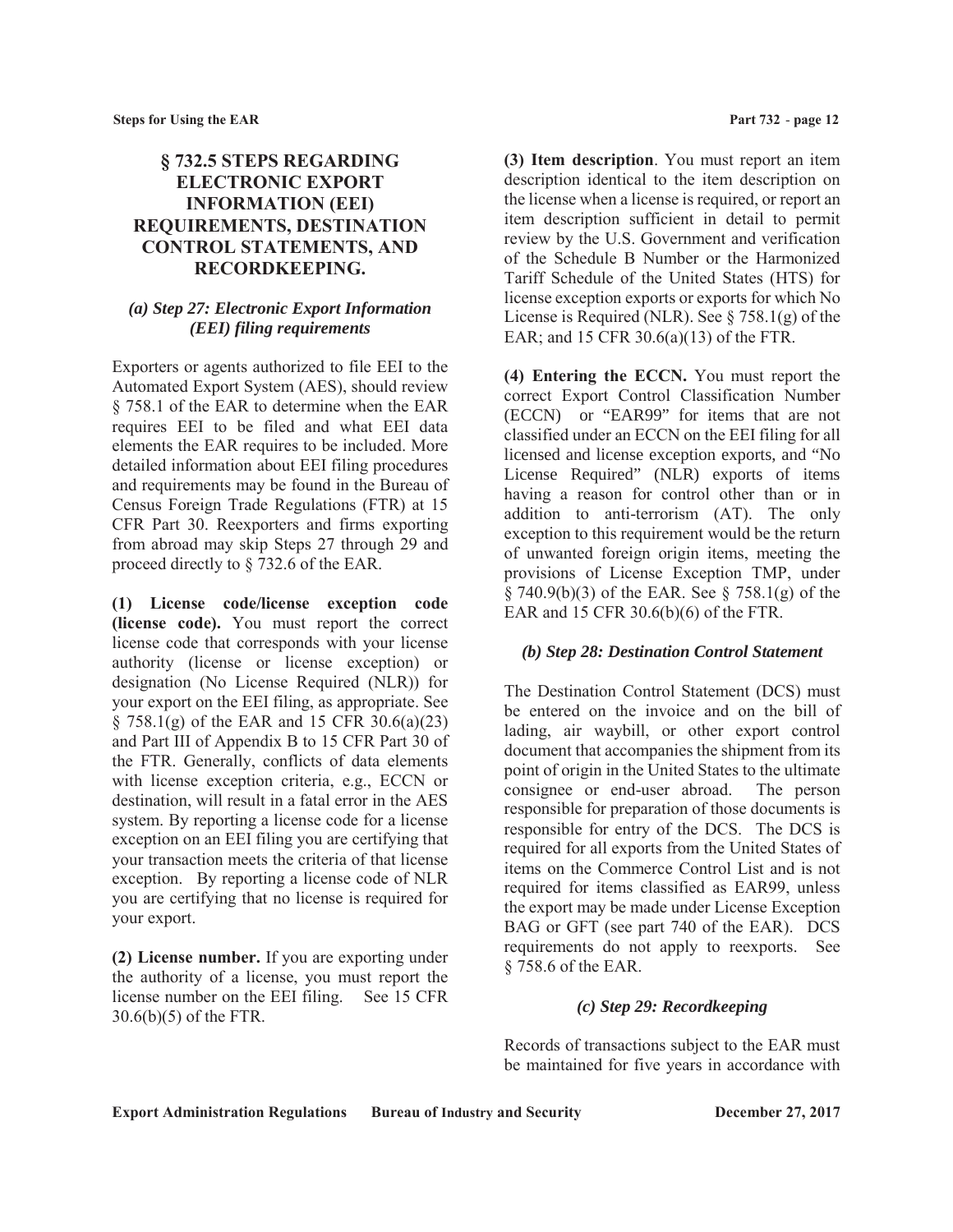the recordkeeping provisions of part 762 of the EAR.

# **§ 732.6 STEPS FOR OTHER REQUIREMENTS**

Sections 732.1 through 732.4 of this part are useful in determining the license requirements that apply to you. Other portions of the EAR impose other obligations and requirements. Some of them are:

*(a)* Requirements relating to the use of a license in §758.4 of the EAR.

*(b)* Obligations of carriers, forwarders, exporters and others to take specific steps and prepare and deliver certain documents to assure that items subject to the EAR are delivered to the destination to which they are licensed or authorized by a License Exception or some other provision of the regulations in §758.1 through §758.6 of the EAR.

*(c)* Duty of carriers to return or unload shipments at the direction of U.S. Government officials (see §758.8 of the EAR).

*(d)* [Reserved]

*(e)* Recordkeeping requirements imposed in part 762 of the EAR.

*(f)* Requirements of part 764 of the EAR to disclose facts that may come to your attention after you file a license application or make other statements to the government concerning a transaction or proposed transaction that is subject to the EAR.

*(g)* Certain obligations imposed by part 760 of the EAR on parties who receive requests to take actions related to foreign boycotts and prohibits certain actions relating to those boycotts.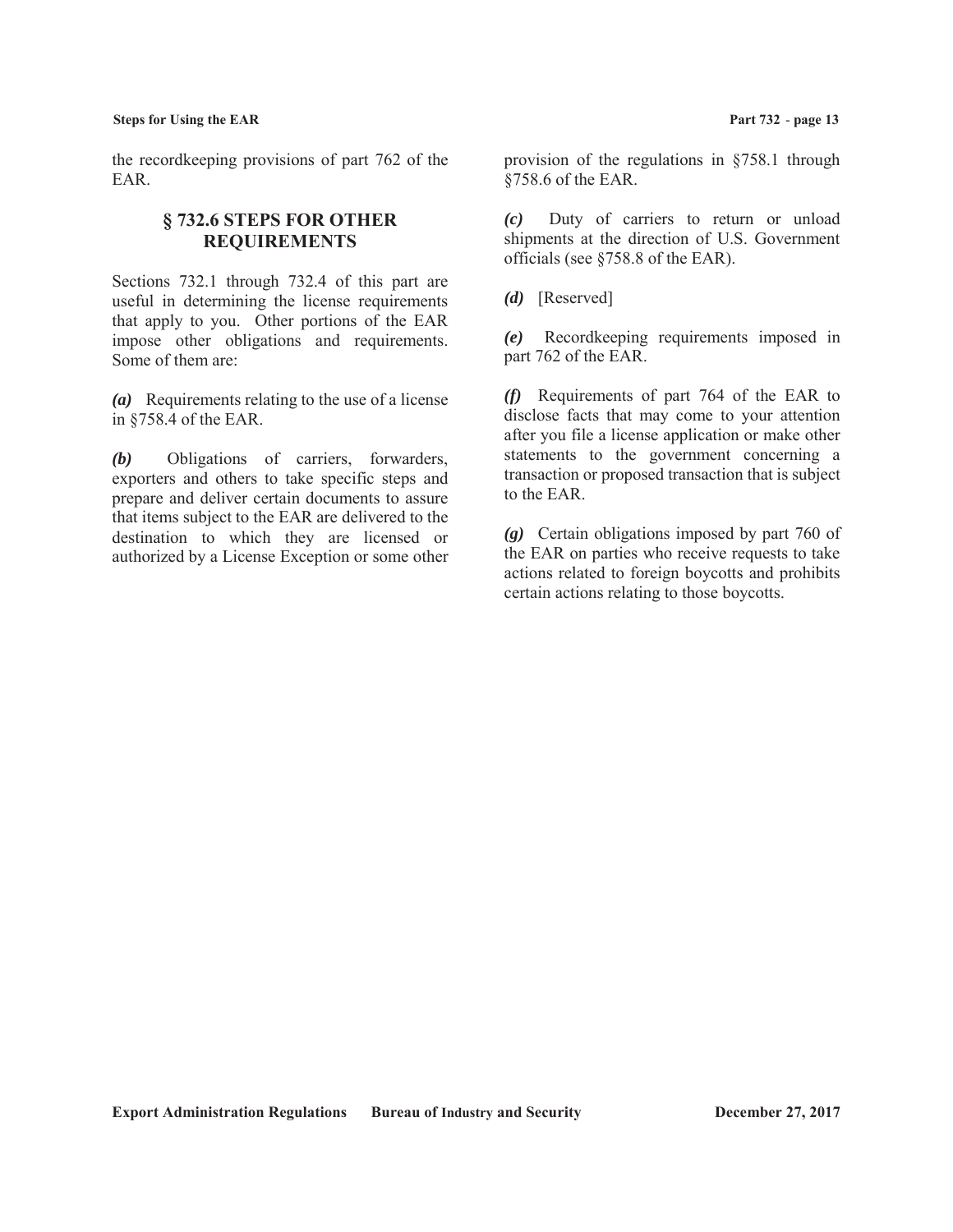# **SUPPLEMENT NO. 1 TO PART 732 – EXPORT CONTROL DECISION TREE**

SUPPLEMENT NO. 1 TO PART 732 - EXPORT CONTROL DECISION TREE

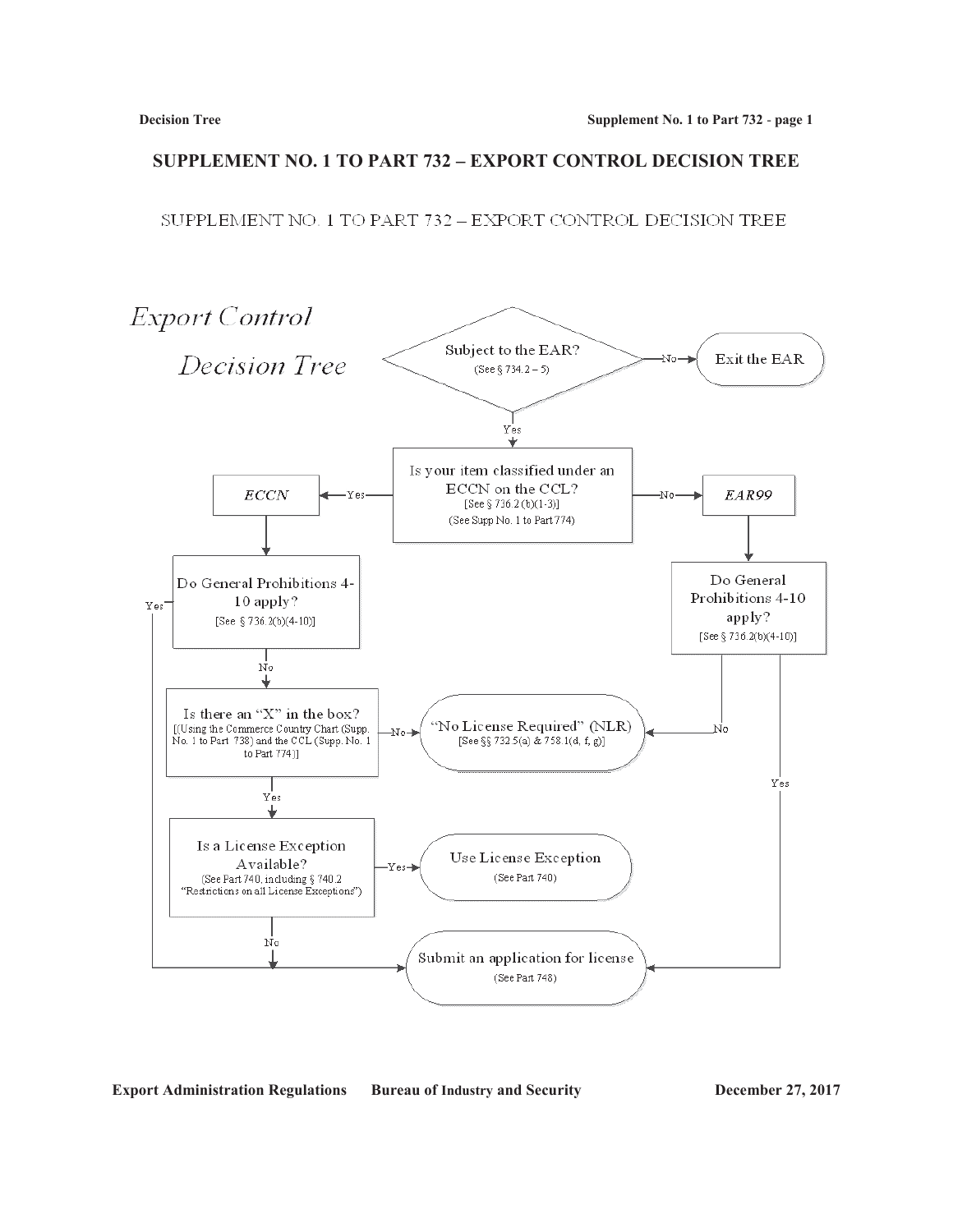

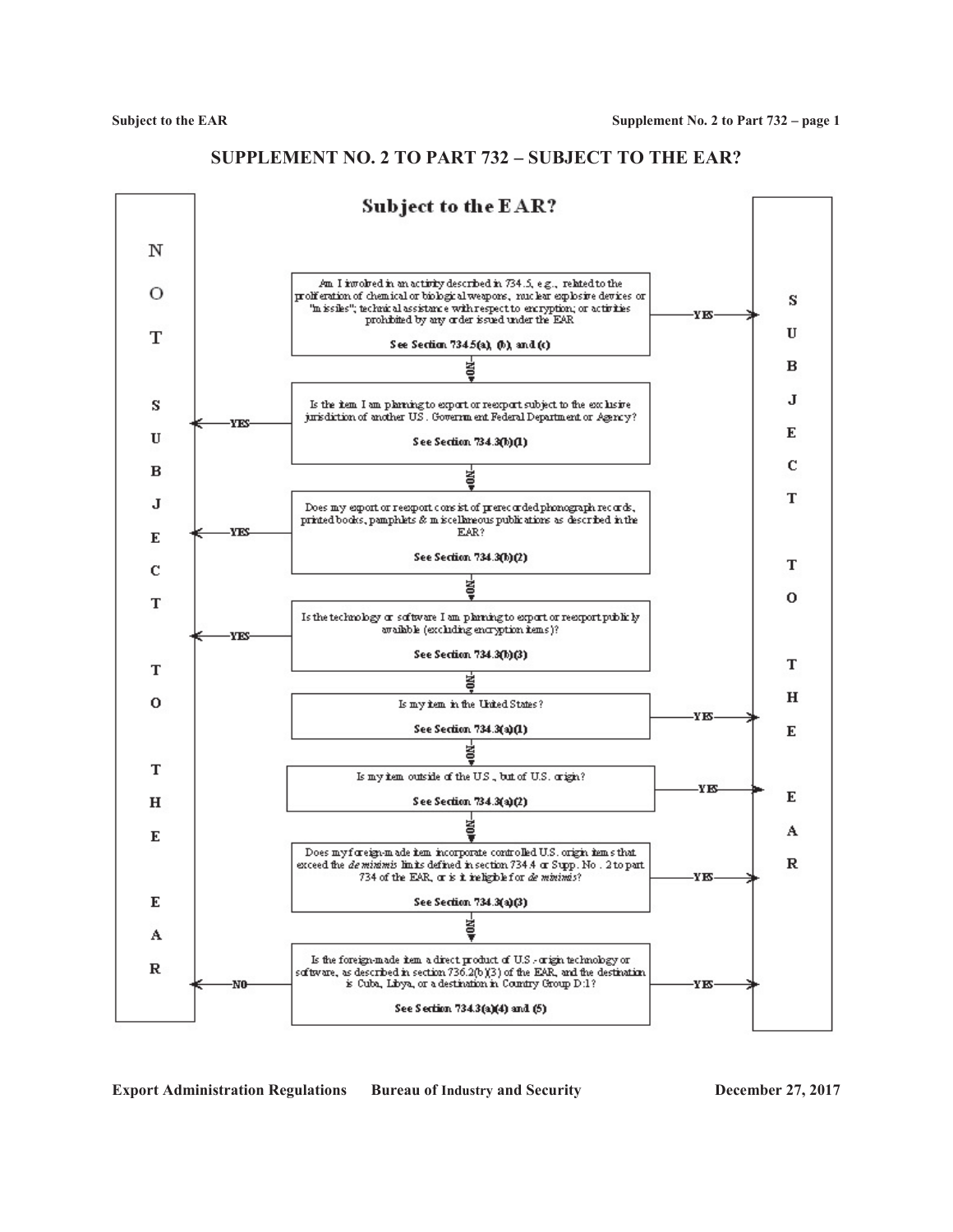# **SUPPLEMENT NO. 3 TO PART 732 - BIS's "KNOW YOUR CUSTOMER" GUIDANCE AND RED FLAGS**

#### "KNOW YOUR CUSTOMER" GUIDANCE

Various requirements of the EAR are dependent upon a person's knowledge of the end-use, end-user, ultimate destination, or other facts relating to a transaction or activity. These provisions include the nonproliferation-related "catch-all" sections and the prohibition against proceeding with a transaction with knowledge that a violation of the EAR has occurred or is about to occur.

*(a)* BIS provides the following guidance on how individuals and firms should act under this knowledge standard. This guidance does not change or interpret the EAR.

(1) *Decide whether there are "red flags"*. Take into account any abnormal circumstances in a transaction that indicate that the export may be destined for an inappropriate end-use, end-user, or destination. Such circumstances are referred to as "red flags". Included among examples of red flags are orders for items that are inconsistent with the needs of the purchaser, a customer declining installation and testing when included in the sales price or when normally requested, or requests for equipment configurations that are incompatible with the stated destination (e.g., 120 volts in a country with 220 volts). Commerce has developed lists of such red flags that are not all-inclusive but are intended to illustrate the types of circumstances that should cause reasonable suspicion that a transaction will violate the EAR.

(2) *If there are "red flags", inquire*. If there are no "red flags" in the information that comes to your firm, you should be able to proceed with a transaction in reliance on information you have received. That is, absent "red flags" (or an express requirement in the EAR), there is no affirmative duty upon exporters to inquire,

verify, or otherwise "go behind" the customer's representations. However, when "red flags" are raised in information that comes to your firm, you have a duty to check out the suspicious circumstances and inquire about the end-use, end-user, or ultimate country of destination. The duty to check out "red flags" is not confined to the use of License Exceptions affected by the "know" or "reason to know" language in the EAR. Applicants for licenses are required by part 748 of the EAR to obtain documentary evidence concerning the transaction, and misrepresentation or concealment of material facts is prohibited, both in the licensing process and in all export control documents. You can rely upon representations from your customer and repeat them in the documents you file unless red flags oblige you to take verification steps.

(3) *Do not self-blind*. Do not cut off the flow of information that comes to your firm in the normal course of business. For example, do not instruct the sales force to tell potential customers to refrain from discussing the actual end-use, end-user, and ultimate country of destination for the product your firm is seeking to sell. Do not put on blinders that prevent the learning of relevant information. An affirmative policy of steps to avoid "bad" information would not insulate a company from liability, and it would usually be considered an aggravating factor in an enforcement proceeding.

(4) *Employees need to know how to handle "red flags".* Knowledge possessed by an employee of a company can be imputed to a firm so as to make it liable for a violation. This makes it important for firms to establish clear policies and effective compliance procedures to ensure that such knowledge about transactions can be evaluated by responsible senior officials. Failure to do so could be regarded as a form of self-blinding.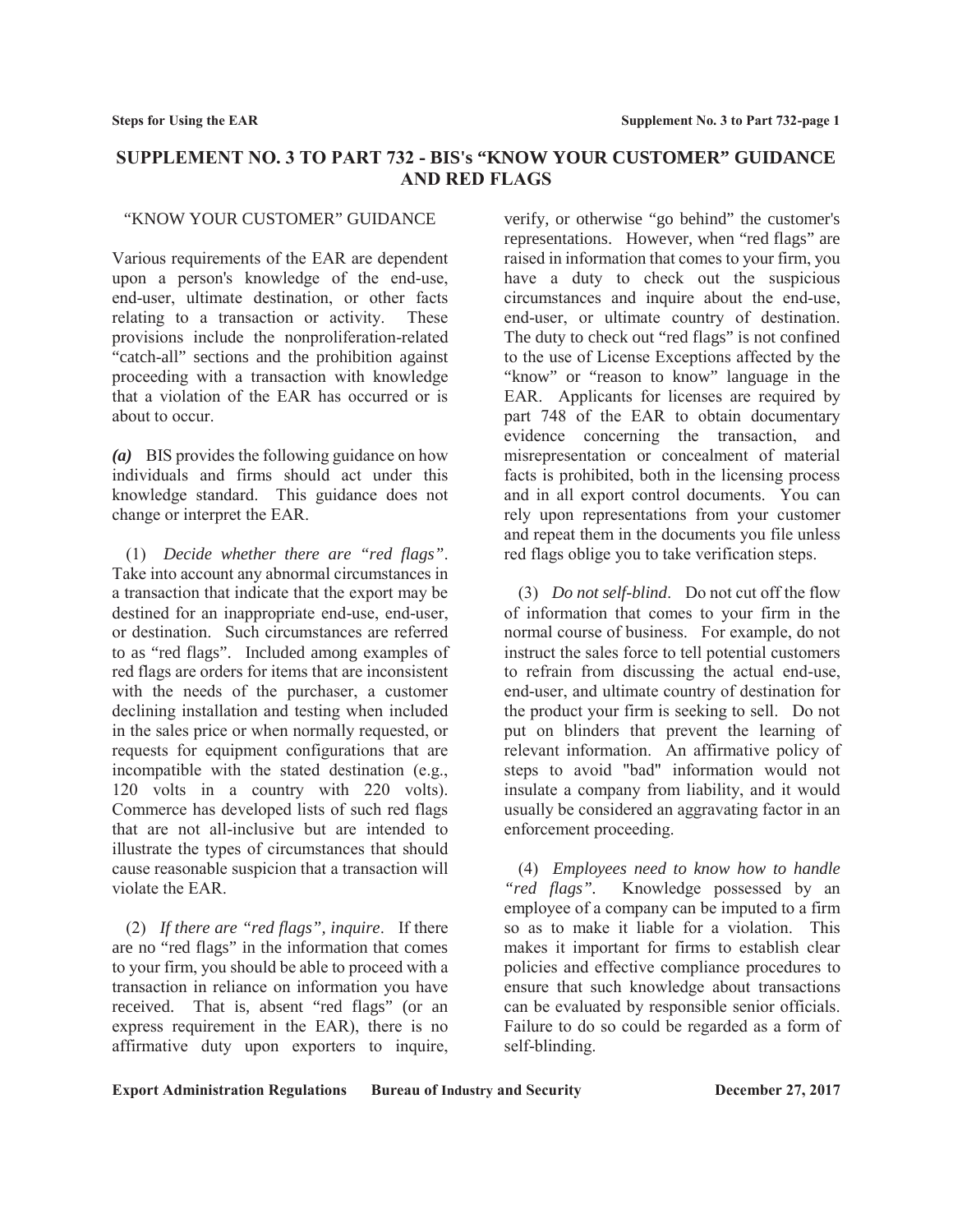(5) *Reevaluate all the information after the inquiry.* The purpose of this inquiry and reevaluation is to determine whether the "red flags" can be explained or justified. If they can, you may proceed with the transaction. If the "red flags" cannot be explained or justified and you proceed, you run the risk of having had "knowledge" that would make your action a violation of the EAR.

(6) *Refrain from the transaction or advise BIS and wait.* If you continue to have reasons for concern after your inquiry, then you should either refrain from the transaction or submit all the relevant information to BIS in the form of an application for a license or in such other form as BIS may specify.

*(b)* Industry has an important role to play in preventing exports and reexports contrary to the national security and foreign policy interests of the United States. BIS will continue to work in partnership with industry to make this front line of defense effective, while minimizing the regulatory burden on exporters. If you have any question about whether you have encountered a "red flag", you may contact: Office of Export Enforcement; (800) 424-2980 or Office of Exporter Services; (202) 482-4532.

#### **RED FLAGS**

Possible indicators that an unlawful diversion might be planned by your customer include the following:

- 1. The customer or purchasing agent is reluctant to offer information about the end-use of a product.
- 2. The product's capabilities do not fit the buyer's line of business; for example, a small bakery places an order for several sophisticated lasers.

#### **Steps for Using the EAR Supplement No. 3 to Part 732-page 2**

- 3. The product ordered is incompatible with the technical level of the country to which the product is being shipped. For example, semiconductor manufacturing equipment would be of little use in a country without an electronics industry.
- 4. The customer has little or no business background.
- 5. The customer is willing to pay cash for a very expensive item when the terms of the sale call for financing.
- 6. The customer is unfamiliar with the product's performance characteristics but still wants the product.
- 7. Routine installation, training or maintenance services are declined by the customer.
- 8. Delivery dates are vague, or deliveries are planned for out-of-the-way destinations.
- 9. A freight forwarding firm is listed as the product's final destination.
- 10. The shipping route is abnormal for the product and destination.
- 11. Packaging is inconsistent with the stated method of shipment or destination.
- 12. When questioned, the buyer is evasive or unclear about whether the purchased product is for domestic use, export or reexport.
- 13. You receive an order for "parts" or "components" for an end item in 9x515 or the "600 series." The requested "parts" or "components" may be eligible for License Exception STA, another authorization, or may not require a destination-based license requirement for the country in question. However, the requested "parts" or "components" would be sufficient to service